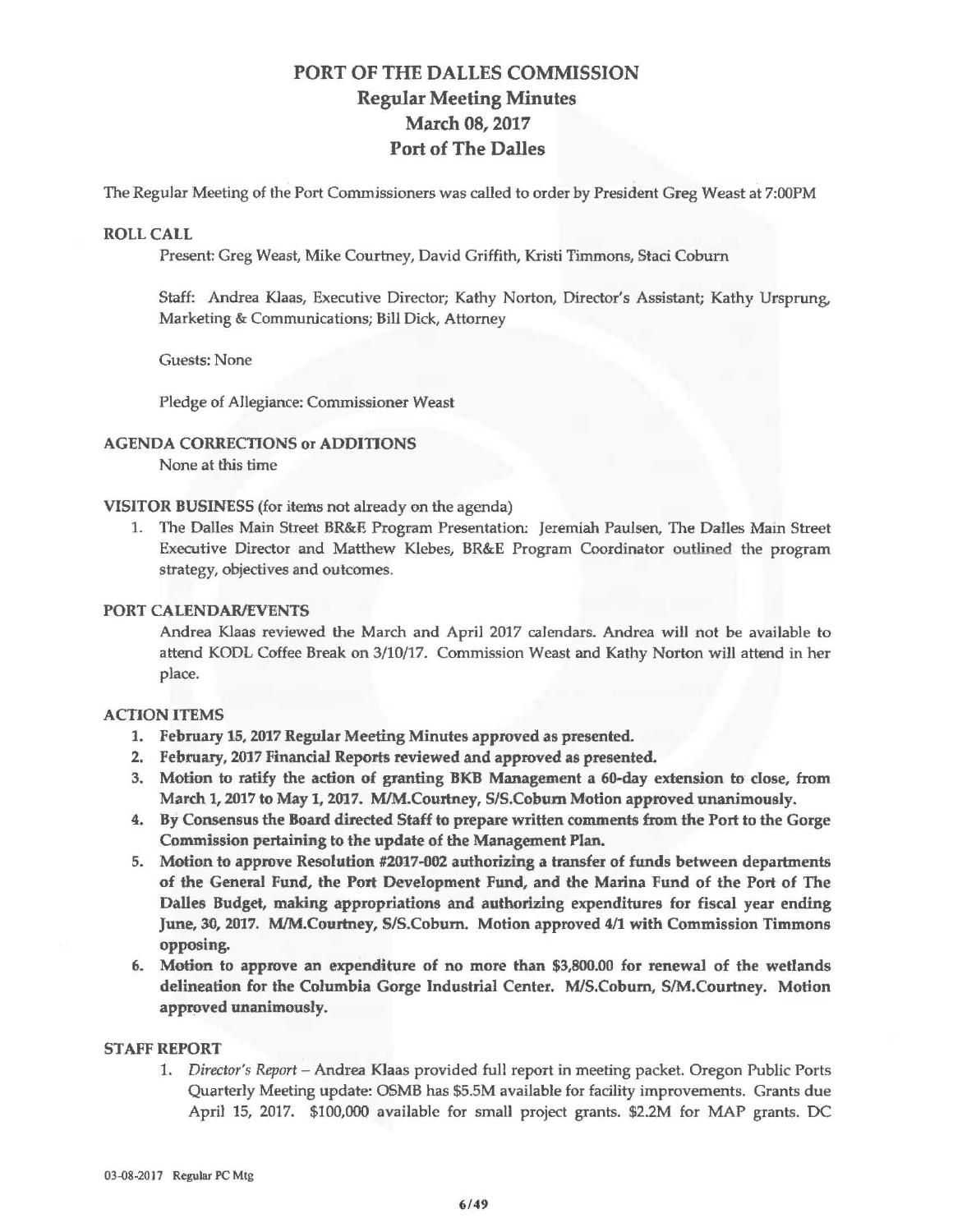lobbyist for Oregon Ports reported Fed gov't is operating on a continuing resolution through April, 2018. President Trump focused on infrastructure projects. Port of Portland Terminal 6 being transferred back to the Port from private ownership; Oregon hired a resiliency officer who is working on a Statewide plan; Home Builders Association made a pitch asking Ports' support to file suit against FEMA and NMF about the biological opinion that was enacted through the 9<sup>th</sup> Circuit Court. OPPA agreed to support this effort; Gorge Commission held three listening session regarding the Scenic Area 2020 Management Plan update; provided make of new Riverfront Trail plans as they pertain to the marina parking lot.

- 2. Marketing & Communications Update: Kathy Ursprung provided full report in meeting packet. Recruitment & Creation  $-$  Wetlands: Need approval to expend up to \$3,800 to proceed with wetland delineation confirmation and renewal; Food Businesses: Continuing to pursue grants for project feasibility study; Industrial Center Entrance : Hoping for better weather so the sign can be completed this month; Marketing Materials: Continuing work on updating marketing material. Adding more information to the Port's website. Retention - Workforce education project has recruited three Port-area businesses as potential career mentors to local high school students; Other - Dufur Chamber of Commerce approved the Dufur Vision and Action Plan with revisions for presentation to the City Council March 16, 2017; Continuing to participate in MCEDD's strategy process; Working on the COT Book for Washington DC trip.
- 3. *Special Projects Update:* Kathy Norton provided full report in meeting packet. Marina management transfer continues to go well; Meeting with Park District staff to brainstorm ideas for Klindt Cove Park; Got the Oregon State Marina Board Grant to sealcoat and restripe the marina parking lot and replace the damaged restroom doors; Kitchen remodel is progressing; The Dalles Main Street is taking applications for the Oregon Main Street Revitalization Grant.
	- a) Urban Renewal- Commissioner Coburn: General orientation meeting on February 21, 2017. Tanner Elliot elected Chairman. Two 120 days extensions on Granada development.
	- b) Chamber of Commerce: Commissioner Griffith: No quorum at last meeting.
	- c) Wasco EDC- Kathy Ursprung: Taking Dufur Strategic Plan to Dufur City Council.
	- d) COT Greg Weast/Andrea Klaas: Putting final touches on Projects Book. Have a full docket of appointment including Dept . of Ed and Dept. of Labor. Requesting funding for Mentorship program, scenic area funding and immigration effect ]ocally. Taking similar issues for discussion to State Legislature.

### 7:40 PM - In to Executive Session

**EXECUTIVE SESSION** (as allowed by ORS 192.660 (2) (e) (f) (h)) This will include discussion of real property transactions, legal rights and duties of a public body with regard to current litigation and privileged legal communication. Media representatives are instructed not to report or disclose matters discussed in executive session.

8:00PM - Back to Regular Session

### **DECISIONS FROM EXECUTIVE SESSION**

**POD-Substation Real Estate Agreement By consensus the Commission authorized the Executive Director to sign the Real Estate Agreement.** 

### **COMMISSION CALL**

- 1. President G. Weast: Nothing tonight.
- 2. Commissioner Timmons: Reported she will not seek re-election when her term expires June 30. 2017.